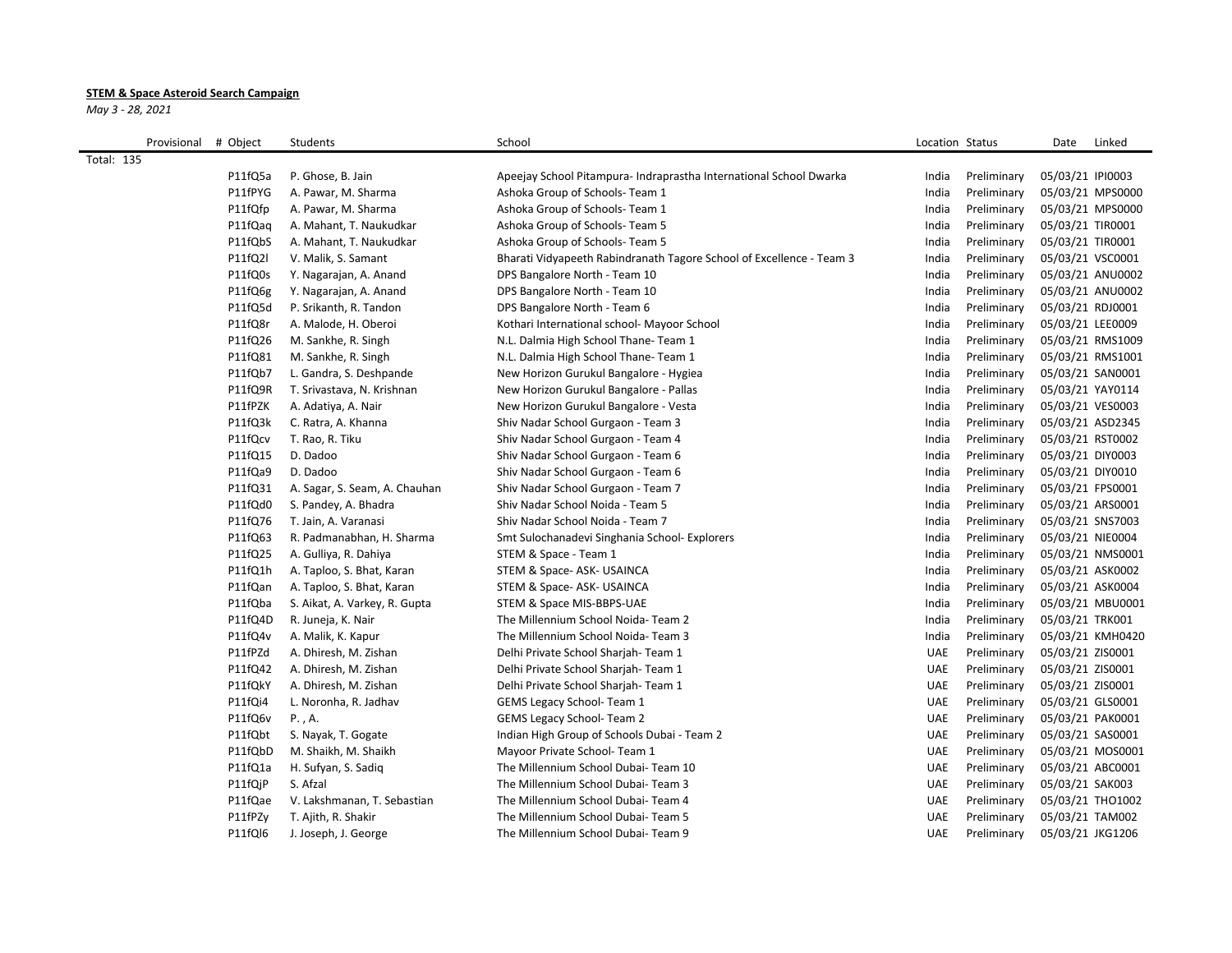| P11g2rD | S. Hasepatil, A. Labhade           | Ashoka Group of Schools- Team 2                                | India      | Preliminary | 05/08/21 SHP0001 |
|---------|------------------------------------|----------------------------------------------------------------|------------|-------------|------------------|
| P11g2xd | S. Hasepatil, A. Labhade           | Ashoka Group of Schools- Team 2                                | India      | Preliminary | 05/08/21 ASL0010 |
| P11g2o4 | A. Korde, A. Kataria               | Ashoka Group of Schools- Team 3                                | India      | Preliminary | 05/08/21 AYU0001 |
| P11g2uH | A. Rai, R. Bhise                   | Ashoka Group of Schools- Team 4                                | India      | Preliminary | 05/08/21 RRR8866 |
| P11g2m4 | A. Mahant, T. Naukudkar            | Ashoka Group of Schools- Team 5                                | India      | Preliminary | 05/08/21 VAI0001 |
| P11g2ml | A. Mahant, T. Naukudkar            | Ashoka Group of Schools- Team 5                                | India      | Preliminary | 05/08/21 TIR0001 |
| P11g2nr | Y. Shah, S. Dayama                 | Ashoka Group of Schools- Team 6                                | India      | Preliminary | 05/08/21 SYT6028 |
| P11g2jg | S. Jain, S. Satpute                | Ashoka Group of Schools- Team 7                                | India      | Preliminary | 05/08/21 SAF0001 |
| P11g2o1 | S. Jain, S. Satpute                | Ashoka Group of Schools- Team 7                                | India      | Preliminary | 05/08/21 SAF0001 |
| P11g2ky | K. Vaswani                         | Billabong High International School Mumbai-Team 2              | India      | Preliminary | 05/08/21 KRL0002 |
| P11g3WP | M. Raj, M. Pillai                  | Delhi Public School Vindhyanagar- St Joseph's co-ed            | India      | Preliminary | 05/08/21 MEH0003 |
| P11g2m9 | Anumita.S, R. Ravindra             | DPS Bangalore North - Team 5                                   | India      | Preliminary | 05/08/21 RAN2514 |
| P11g45A | R. Ravindra, Anumita.S             | DPS Bangalore North - Team 5                                   | India      | Preliminary | 05/08/21 RAN2521 |
| P11g2xj | A. Hansdak, D. Satheesh            | Ida Scudder Vellore- Team 1                                    | India      | Preliminary | 05/08/21 HAM1808 |
| P11g2wV | M. Sankhe, R. Singh                | N.L. Dalmia High School Thane-Team 1                           | India      | Preliminary | 05/08/21 RMS1304 |
| P11g2oi | A. Kodali, M. Ganesh, S. Ganjiwale | New Horizon Gurukul Bangalore - Doris                          | India      | Preliminary | 05/08/21 AST0014 |
| P11g2iX | K. Kaimal, Y. Pandey               | New Horizon Gurukul Bangalore - Euphorsyne                     | India      | Preliminary | 05/08/21 EUP0002 |
| P11g2jF | K. Kaimal, Y. Pandey               | New Horizon Gurukul Bangalore - Euphorsyne                     | India      | Preliminary | 05/08/21 EUP0001 |
| P11g2oU | T. Srivastava                      | New Horizon Gurukul Bangalore - Pallas                         | India      | Preliminary | 05/08/21 PAL0001 |
| P11g43c | T. Srivastava                      | New Horizon Gurukul Bangalore - Pallas                         | India      | Preliminary | 05/08/21 PAL0003 |
| P11g2pl | D. Dadoo                           | Shiv Nadar School Gurgaon - Team 6                             | India      | Preliminary | 05/08/21 DIY0011 |
| P11g2qL | D. Dadoo                           | Shiv Nadar School Gurgaon - Team 6                             | India      | Preliminary | 05/08/21 DIY0023 |
| P11g2qt | A. Sagar, S. Seam, A. Chauhan      | Shiv Nadar School Gurgaon - Team 7                             | India      | Preliminary | 05/08/21 EGO6969 |
| P11g2sN | A. Sagar, S. Seam, A. Chauhan      | Shiv Nadar School Gurgaon - Team 7                             | India      | Preliminary | 05/08/21 SUS0002 |
| P11g2y6 | M. Gupta, A. Singh                 | Shiv Nadar School Noida - Team 2                               | India      | Preliminary | 05/08/21 MAN0003 |
| P11g2nX | S. Pandey, A. Bhadra               | Shiv Nadar School Noida - Team 5                               | India      | Preliminary | 05/08/21 SNS0002 |
| P11g2om | S. Pandey, A. Bhadra               | Shiv Nadar School Noida - Team 5                               | India      | Preliminary | 05/08/21 SNS0001 |
| P11g2xB | A. Gulliya, R. Dahiya              | STEM & Space - Team 1                                          | India      | Preliminary | 05/08/21 YHJ8483 |
| P11g2tw | A. Taploo, S. Bhat, Karan          | STEM & Space-ASK-USAINCA                                       | India      | Preliminary | 05/08/21 ASK0005 |
| P11g2rF | S. Aikat, A. Varkey, R. Gupta      | STEM & Space MIS-BBPS-UAE                                      | India      | Preliminary | 05/08/21 MBU0004 |
| P11g2tT | R. Sharma, M. Khurana              | The Millennium School Noida-Team 1                             | India      | Preliminary | 05/08/21 XYZ0009 |
| P11g2og | A. Prajithkumar, P. Pradheepkumar  | <b>GEMS Legacy School- Team 2</b>                              | <b>UAE</b> | Preliminary | 05/08/21 PAK0005 |
| P11g2u3 | A. Prajithkumar, P. Pradheepkumar  | <b>GEMS Legacy School- Team 2</b>                              | <b>UAE</b> | Preliminary | 05/08/21 PAK0004 |
| P11g2o0 | J. Ramganesh, A. Mohammad          | GEMS Millennium School Sharjah-Team 1                          | <b>UAE</b> | Preliminary | 05/08/21 JAR0003 |
| P11g2x2 | J. Ramganesh, A. Mohammad          | GEMS Millennium School Sharjah- Team 1                         | <b>UAE</b> | Preliminary | 05/08/21 JAR0005 |
| P11g2yl | J. Ramganesh, A. Mohammad          | GEMS Millennium School Sharjah- Team 1                         | <b>UAE</b> | Preliminary | 05/08/21 JAR0004 |
| P11g2iM | I. Roshan, V. Parekh               | Indian High Group of Schools Dubai - Team 1                    | <b>UAE</b> | Preliminary | 05/08/21 BLK7890 |
| P11g2ke | S. Nayak, T. Gogate                | Indian High Group of Schools Dubai - Team 2                    | <b>UAE</b> | Preliminary | 05/08/21 NAC0001 |
| P11g2k8 | M. Shaikh, M. Shaikh               | Mayoor Private School- Team 1                                  | <b>UAE</b> | Preliminary | 05/08/21 MHS0001 |
| P11g3AT | M. Shaikh, M. Shaikh               | Mayoor Private School- Team 1                                  | <b>UAE</b> | Preliminary | 05/08/21 MOS0003 |
| P11g3AY | V. Ramadas, G. Gopinath            | The Indian High School- Saraswathi Vidyanikethan Public School | <b>UAE</b> | Preliminary | 05/08/21 VAG0005 |
| P11g3WR | V. Ramadas, G. Gopinath            | The Indian High School- Saraswathi Vidyanikethan Public School | <b>UAE</b> | Preliminary | 05/08/21 VGA0007 |
| P11g3Xd | V. Ramadas, G. Gopinath            | The Indian High School- Saraswathi Vidyanikethan Public School | <b>UAE</b> | Preliminary | 05/08/21 VAG0006 |
| P11g2oA | S. Sampathkumar, V. Jaisanth       | The Indian High School- The Indian International school        | <b>UAE</b> | Preliminary | 05/08/21 KRC5567 |
| P11g2uc | H. Sufyan, S. Sadiq                | The Millennium School Dubai- Team 10                           | <b>UAE</b> | Preliminary | 05/08/21 DEF0001 |
| P11g2iQ | A. Singh, N. Jafri, A. Krishna     | The Millennium School Dubai- Team 12                           | <b>UAE</b> | Preliminary | 05/08/21 ANA2101 |
|         |                                    |                                                                |            |             |                  |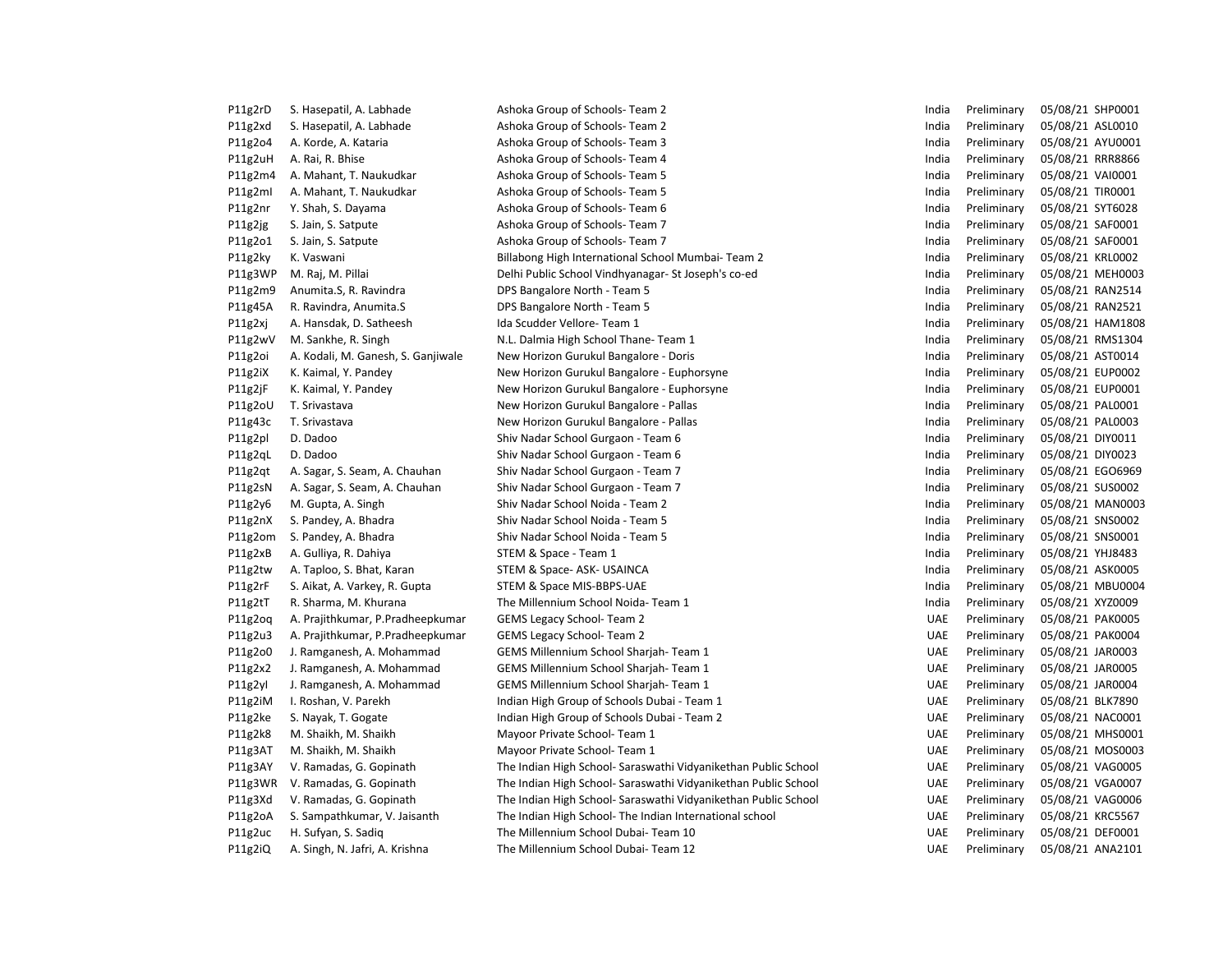| P11g2mz | A. Singh, N. Jafri, A. Krishna | The Millennium School Dubai- Team 12                                 | <b>UAE</b> | Preliminary | 05/08/21 ANA2521 |
|---------|--------------------------------|----------------------------------------------------------------------|------------|-------------|------------------|
| P11g2mv | V. Lakshmanan, T. Sebastian    | The Millennium School Dubai- Team 4                                  | <b>UAE</b> | Preliminary | 05/08/21 RXB1234 |
| P11g2vA | V. Lakshmanan, T. Sebastian    | The Millennium School Dubai- Team 4                                  | <b>UAE</b> | Preliminary | 05/08/21 VAR1002 |
| P11g2yg | V. Lakshmanan, T. Sebastian    | The Millennium School Dubai- Team 4                                  | <b>UAE</b> | Preliminary | 05/08/21 THO1004 |
| P11g2we | J. Joseph, J. George           | The Millennium School Dubai- Team 9                                  | <b>UAE</b> | Preliminary | 05/08/21 JKG1212 |
| P11gguH | A. Pawar, M. Sharma            | Ashoka Group of Schools- Team 1                                      | India      | Preliminary | 05/12/21 MPS1130 |
| P11ggWG | A. Pawar, M. Sharma            | Ashoka Group of Schools- Team 1                                      | India      | Preliminary | 05/12/21 MPS1280 |
| P11ggxB | A. Rai, R. Bhise               | Ashoka Group of Schools- Team 4                                      | India      | Preliminary | 05/12/21 RAJ0001 |
| P11ggA7 | Y. Shah, S. Dayama             | Ashoka Group of Schools- Team 6                                      | India      | Preliminary | 05/12/21 SYT6031 |
| P11ggvU | Y. Nagarajan, A. Anand         | DPS Bangalore North - Team 10                                        | India      | Preliminary | 05/12/21 ANU0001 |
| P11ggIK | Anumita.S, R. Ravindra         | DPS Bangalore North - Team 5                                         | India      | Preliminary | 05/12/21 RAN0002 |
| P11ggxR | R. Ravindra, Anumita.S         | DPS Bangalore North - Team 5                                         | India      | Preliminary | 05/12/21 RAN2201 |
| P11ggyW | Anumita.S, R. Ravindra         | DPS Bangalore North - Team 5                                         | India      | Preliminary | 05/12/21 RAN0000 |
| P11ggFl | P. Srikanth, R. Tandon         | DPS Bangalore North - Team 6                                         | India      | Preliminary | 05/12/21 YOU1234 |
| P11ggxM | A. Satapathy, A. Halbhavi      | DPS Bangalore North - Team 7                                         | India      | Preliminary | 05/12/21 ASA0001 |
| P11ggHs | M. Sankhe, R. Singh            | N.L. Dalmia High School Thane- Team 1                                | India      | Preliminary | 05/12/21 RMS7105 |
| P11ggEt | D. Dadoo                       | Shiv Nadar School Gurgaon - Team 6                                   | India      | Preliminary | 05/12/21 DIY0032 |
| P11ggCw | A. Sagar, S. Seam, A. Chauhan  | Shiv Nadar School Gurgaon - Team 7                                   | India      | Preliminary | 05/12/21 FAT6969 |
| P11ggxl | M. Gupta, A. Singh             | Shiv Nadar School Noida - Team 2                                     | India      | Preliminary | 05/12/21 ASM0003 |
| P11ggD3 | Y. Mendon, A. Chandramouli     | Sishugriha- Podar International                                      | India      | Preliminary | 05/12/21 PIS0002 |
| P11ggCu | A. Taploo, S. Bhat, Karan      | STEM & Space- ASK- USAINCA                                           | India      | Preliminary | 05/12/21 ASK0001 |
| P11ggzA | S. Aikat, A. Varkey, R. Gupta  | STEM & Space MIS-BBPS-UAE                                            | India      | Preliminary | 05/12/21 MBU0009 |
| P11ggy5 | A. Chandurkar, V. Kharat       | Swami Vivekanand International School- Delhi Public School Bhopal    | India      | Preliminary | 05/12/21 AVE1234 |
| P11ggH1 | A.Dubey, V.Parab               | The Bishop's Co-Ed School- The Kalyani School                        | India      | Preliminary | 05/12/21 VED0150 |
| P11ggyk | J. Ramganesh, A. Mohammad      | GEMS Millennium School Sharjah-Team 1                                | <b>UAE</b> | Preliminary | 05/12/21 JAR0007 |
| P11ggDr | M. Sundaram, K. Choudhary      | Indian High Group of Schools Dubai - Team 3                          | <b>UAE</b> | Preliminary | 05/12/21 CHK1234 |
| P11ggyL | M. Sundaram, K. Choudhary      | Indian High Group of Schools Dubai - Team 3                          | <b>UAE</b> | Preliminary | 05/12/21 XSD0001 |
| P11ggxH | M. Shaikh, M. Shaikh           | Mayoor Private School- Team 1                                        | <b>UAE</b> | Preliminary | 05/12/21 M0S0001 |
| P11ggwY | H. Sufyan, S. Sadiq            | The Millennium School Dubai- Team 10                                 | <b>UAE</b> | Preliminary | 05/12/21 GHI0001 |
| P11ggwu | T. Ajith, R. Shakir            | The Millennium School Dubai- Team 5                                  | <b>UAE</b> | Preliminary | 05/12/21 TAM0007 |
| P11ggxY | J. Joseph, J. George           | The Millennium School Dubai- Team 9                                  | <b>UAE</b> | Preliminary | 05/12/21 JKG1212 |
| P11gtq8 | S. Jaiswal, A. Naik            | Bharati Vidyapeeth Rabindranath Tagore School of Excellence - Team 2 | India      | Preliminary | 05/15/21 PIG6712 |
| P11gu5v | T. Srivastava, N. Krishnan     | New Horizon Gurukul Bangalore - Pallas                               | India      | Preliminary | 05/15/21 ACE0000 |
| P11gu62 | A. Adatiya, A. Nair            | New Horizon Gurukul Bangalore - Vesta                                | India      | Preliminary | 05/15/21 VES0008 |
| P11gu5d | S. Kataria                     | Shiv Nadar School Gurgaon - Team 2                                   | India      | Preliminary | 05/15/21 SAR157  |
| P11gtrx | A. Taploo, S. Bhat, Karan      | STEM & Space- ASK- USAINCA                                           | India      | Preliminary | 05/15/21 ASK0002 |
| P11gtq3 | S. Jagan, S. Kumar             | The Millennium School Dubai- Team 6                                  | <b>UAE</b> | Preliminary | 05/15/21 SAK9876 |
| P11gvzz | A. Mahant, T. Naukudkar        | Ashoka Group of Schools- Team 5                                      | India      | Preliminary | 05/16/21 TIR0001 |
| P11gvxS | D. Dadoo                       | Shiv Nadar School Gurgaon - Team 6                                   | India      | Preliminary | 05/16/21 DIY0040 |
| P11gvp9 | M. Gupta, A. Singh             | Shiv Nadar School Noida - Team 2                                     | India      | Preliminary | 05/16/21 ASM0005 |
| P11gvva | A. Taploo, S. Bhat, Karan      | STEM & Space-ASK-USAINCA                                             | India      | Preliminary | 05/16/21 ASK0001 |